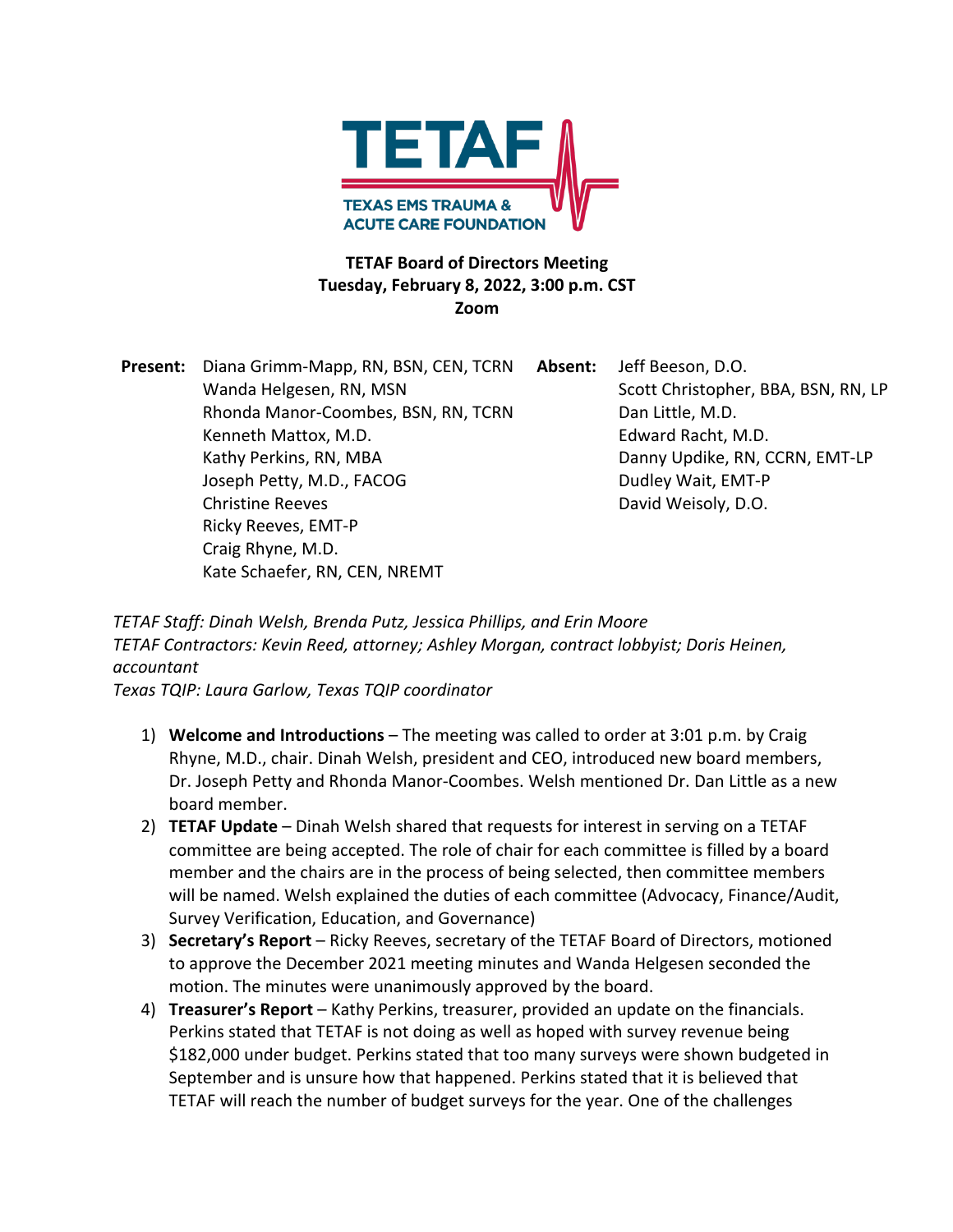TETAF is facing is that the Texas Department of State Health Services (DSHS) continues to approve delays in surveys with the most recent spike in COVID cases. Operating expenses are down due to not completing as many surveys. The gross margin is down, and the net income is down. Perkins motioned to approve the finance report and Ricky Reeves seconded the motion. The finance report was unanimously approved. Perkins shared that the Finance Committee has discussed concerns over the cash balance and asked about discussion for diversification opportunities or grant opportunities. She also shared that the Finance Committee is small and asked for anyone interested to apply for serving on the committee. Wanda Helgesen shared that the board should not lose sight and have an ongoing discussion with a specific item on each agenda to discuss the financial concerns. Dr. Rhyne shared he is working with Dinah Welsh on potential opportunities for benevolence and other types of support. Dr. Rhyne stated it is fundamentally important that TETAF exists to support trauma and other service lines in Texas. Dr. Kenneth Mattox mentioned the need to verify there is not prohibitive language that we will not violate any regulation if we pursue support. Dr. Rhyne stated the board will consult with Kevin Reed, TETAF attorney, to verify. Dr. David Weisoly asked in the Zoom chat if there should be a fundraising committee or campaign. Welsh added there is a real opportunity and TETAF will work on a pitch to further explore the potential. She added that TETAF has been cautious of conflicts of interest with hospitals. Christine Reeves mentioned that TETAF should also be mindful of any donors who may not support the Regional Advisory Councils (RACs) but would support TETAF.

5) **Advocacy Committee Report** – Wanda Helgesen, chair of the TETAF Advocacy Committee, shared that the committee sent a letter to Senator Lois Kolkhorst (R-Brenham) regarding an opportunity for an interim charge to, "examine the state's perinatal data needs and to ensure the state, health care providers, and other entities have access to timely and accurate data to improve perinatal care and reduce health care costs." Helgesen said the committee is working to provide the Regional Advisory Council documents to share with their representatives and senators in their areas. Dinah Welsh added that they have received favorable feedback on this recommendation, but there are no guarantees it will be considered an interim charge, and that decision is up to the lieutenant governor. Welsh added that the Advocacy team has visited with other associations on this issue, including the Texas Hospital Association. Interim charges from the Texas Senate may not be released until after the primary election. Ashley Morgan, contract lobbyist for TETAF, shared that she has reached out to the House Committee to make them aware of the recommendation for the interim charge to the senate. Morgan added that the Texas House will lose up to 40 incumbents, which makes reaching out important after elections to inform them about TETAF. May is an excellent opportunity to reach out because of Trauma Awareness Month. Welsh shared the draft TETAF Advocacy Initiatives for the upcoming legislative session. Some are issues added to the list after polling board members. Morgan added that Senator Jane Nelson (R- Flower Mound), who has been the chairwoman of the Senate Finance Committee has stepped out of that position because she is not running again and the lieutenant governor appointed Senator Joan Huffman (R- Houston), who was the sponsor of the Driver Responsibility Program (DRP) bill during the 86<sup>th</sup> Legislative Session.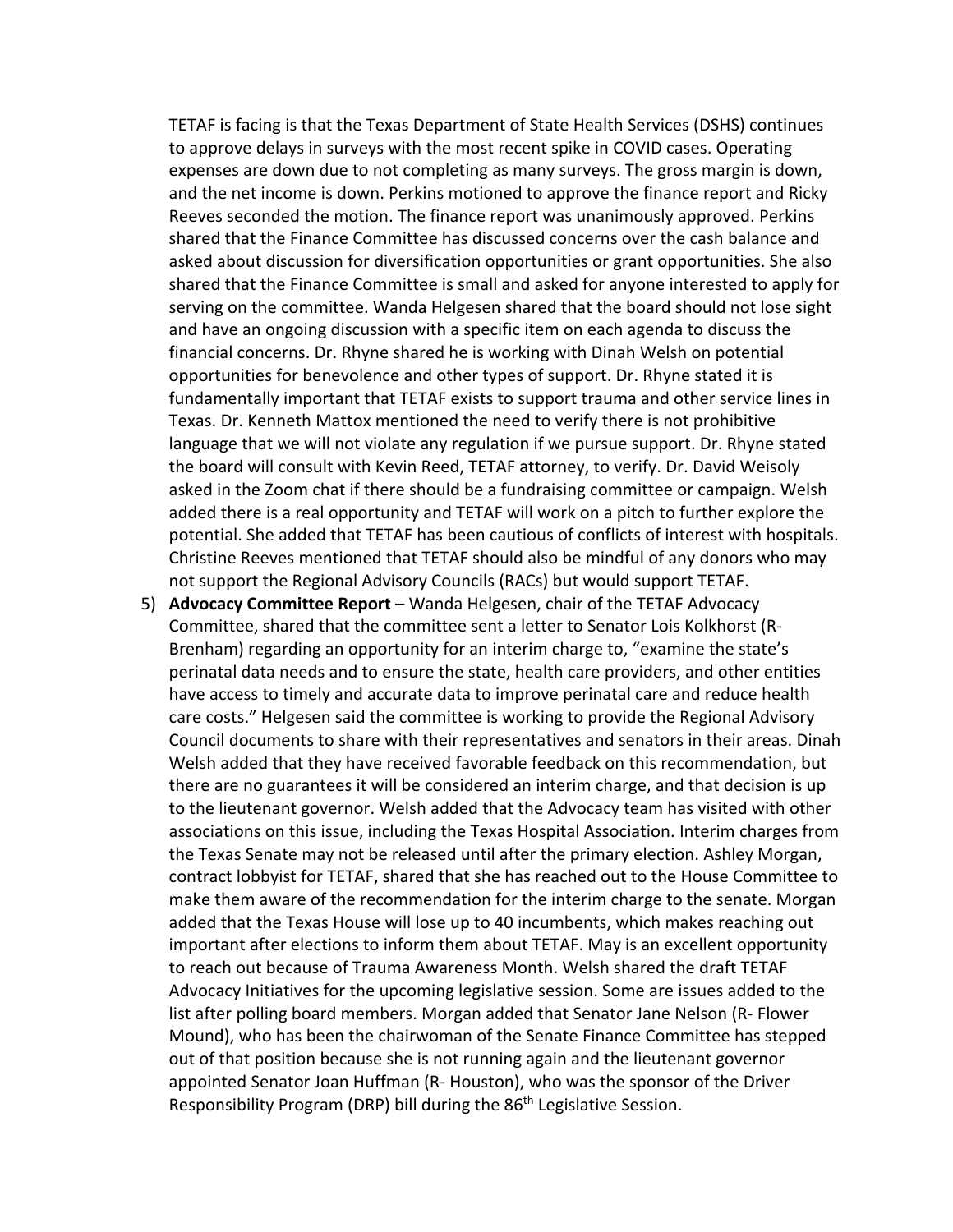- 6) **TETAF Survey Service Line Report** Brenda Putz, TETAF vice president of operations, shared data on the number of surveys for the fiscal year. She stated the team is working through some challenges of postponed surveys and extended expiration dates. The survey team is working to get those surveys back on the calendar. Putz stated she is confident TETAF will complete the number of projected surveys and potentially some additional consultation surveys. Putz provided an updated on the Perinatal Advisory Council (PAC) meeting and that the Texas Department of State Health Services (DSHS) provided an update on the maternal and neonatal designation program and explained why some hospitals did not receive the level of designation requested and what was happening in the appeals process. The maternal and neonatal rules have quite a few revisions. One of the revisions TPS is Level IV maternal and neonatal hospitals could be surveyed by out-of-state surveyors. TETAF/TPS does have some neonatal surveyors from Arkansas that are doing well, but TETAF/TPS wants to ensure that the experts within Texas continue to survey and provide expertise in Level IV hospitals. The TETAF/Texas Perinatal Services (TPS) team is working through those providing recommendations. Putz also shared there were many comments made during the PAC meeting that they could not evaluate whether the designation programs had improved care because of the lack of data. The stroke rule has moved forward and will be effective September 1, 2022. TETAF is working to rebuild its stroke service line in accordance with the new rules. The trauma rules will be effective September 1, 2023, and the maternal and neonatal rules will be effective at that same time. Wanda Helgesen asked where the out-of-state surveyor recommendation initiated. Putz stated she asked that question and was told it was the only way to ensure there was no conflict of interest. Putz also shared that TETAF has a rigorous screening process before a surveyor is assigned to a hospital to ensure there is not a conflict of interest, but she is not sure if other surveying entities do the same. The language in the rules may change from "shall" to "should" and if so, would not require out-of-state surveyors but would recommend it. Dinah Welsh agreed that TETAF's screening process for surveyors is rigorous and ensures there will not be a conflict of interest. Helgesen added her concern that the rules give preference to national surveying organizations considering there are PAC members from those organizations. Putz added that in a conversation with Aaron Rogers, TETAF survey operations manager, the conflicts are not limited to Level IVs. Dr. David Weisoly stated there is a number of AAP and ACOG representatives in leadership positions, including the PAC and it is an issue when there is not data to back any beliefs on the rule revisions. Dr. Weisoly asked if the rule revision was still open for discussion and Putz stated it is open for discussion. Dr. Joseph Petty thanked TETAF for its support on data needs. Christine Reeves stated that Jorie Klein wanted the rules this way to match the ACS (American College of Surgeons) and would take concerns into advisement. The survey subcommittee will have a meeting in March to discuss this further. Dr. Kenneth Mattox said this is the same situation that trauma experienced, and it took time to ensure feedback and data were considered.
- 7) **Texas Trauma Quality Improvement Program Collaborative (Texas TQIP) Report**  Dinah Welsh introduced Laura Garlow as the new Texas TQIP coordinator. Garlow shared that the last meeting of the Texas TQIP was in May 2021 and the last few